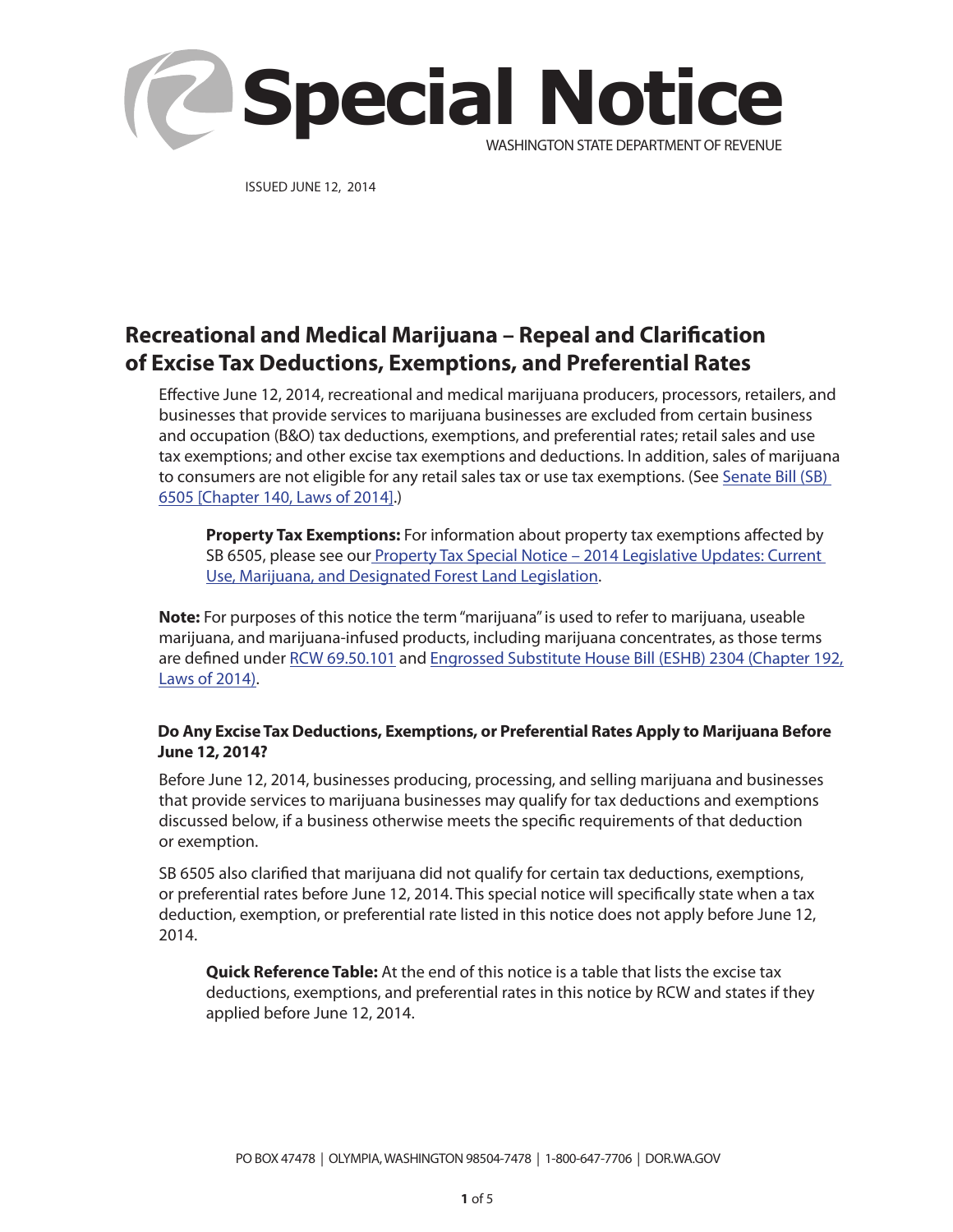### **Marijuana Producers:**

**Marijuana Producers are Not Farmers and Marijuana is Not an Agricultural Product:** Marijuana, useable marijuana, and marijuana-infused products, including marijuana concentrates, are excluded from the definition of an "agricultural product" under [RCW 82.04.213](http://apps.leg.wa.gov/rcw/default.aspx?cite=82.04.213). Since these products are not agricultural products, marijuana producers (growers) are not farmers.

#### **B&O Tax Deductions and Exemptions:**

Marijuana producers do not qualify for the B&O tax exemption for wholesale sales of agricultural products by farmers. Marijuana producers must pay wholesaling B&O tax on their wholesale sales of marijuana. [RCW 82.04.330.](http://apps.leg.wa.gov/rcw/default.aspx?cite=82.04.330)

Businesses cannot take the following B&O tax deductions and exemptions when performing these services for, or making sales to, marijuana producers:

- Wholesale sales to farmers of seed conditioned for use in planting and conditioning seed for planting owned by others. [RCW 82.04.331.](http://apps.leg.wa.gov/rcw/default.aspx?cite=82.04.331) This includes tax periods prior to June 12, 2014 as SB 6505 merely clarified that businesses do not qualify for this exemption.
- Receiving, washing, sorting, and packing of fresh perishable horticultural products for a farmer. [RCW 82.04.4287](http://apps.leg.wa.gov/rcw/default.aspx?cite=82.04.4287).
- Interest received from loans to farmers. [RCW 82.04.4294](http://apps.leg.wa.gov/rcw/default.aspx?cite=82.04.4294).
- Performing custom farming services, farm management services, and contract labor services for a farmer. [RCW 82.04.625.](http://apps.leg.wa.gov/rcw/default.aspx?cite=82.04.625)

Businesses must pay B&O tax on the gross income received from the sale of these goods and services when sold to marijuana producers. When performing these activities for marijuana producers, these activities may be considered a retail sale subject to retail sales tax.

#### **Retail Sales Tax and Use Tax Exemptions:**

Marijuana producers do not qualify for the following retail sales tax and use tax exemptions:

- The leveling of land used for farming or agriculture. [RCW 82.04.050\(2\)\(b\).](http://apps.leg.wa.gov/rcw/default.aspx?cite=82.04.050)
- Horticultural services provided to farmers. [RCW 82.04.050\(3\)\(e\).](http://apps.leg.wa.gov/rcw/default.aspx?cite=82.04.050)
- Sales of seeds, seedlings, fertilizer, chemical sprays and washes, spray materials (pesticides), and agents for enhanced pollination. [RCW 82.04.050\(11\)](http://apps.leg.wa.gov/rcw/default.aspx?cite=82.04.050).
- Auction sales of personal property that has been used in conducting a farm activity. [RCW 82.08.0257](http://apps.leg.wa.gov/rcw/default.aspx?cite=82.08.0257) and [RCW 82.12.0258.](http://apps.leg.wa.gov/rcw/default.aspx?cite=82.12.0258)
- Sales of machinery and implements, parts for machinery and implements, and labor for repair of machinery and implements to nonresident farmers. [RCW 82.08.0268.](http://apps.leg.wa.gov/rcw/default.aspx?cite=82.08.0268)
- The constructing, repairing, decorating, or improving of buildings or other structures used as agricultural employee housing. [RCW 82.08.02745](http://apps.leg.wa.gov/rcw/default.aspx?cite=82.08.02745) and [RCW 82.12.02685.](http://apps.leg.wa.gov/rcw/default.aspx?cite=82.12.02685)
- The leasing of irrigation equipment. [RCW 82.08.0288](http://apps.leg.wa.gov/rcw/default.aspx?cite=82.08.0288) and [RCW 82.12.0283.](http://apps.leg.wa.gov/rcw/default.aspx?cite=82.12.0283)
- Sales to farmers of replacement parts for qualifying machinery and equipment. [RCW 82.08.855](http://apps.leg.wa.gov/rcw/default.aspx?cite=82.08.855) and [RCW 82.12.855.](http://apps.leg.wa.gov/rcw/default.aspx?cite=82.12.855)
- Sales of diesel fuel, biodiesel fuel, or aircraft fuel, to a farm fuel user for agricultural purposes. [RCW 82.08.865](http://apps.leg.wa.gov/rcw/default.aspx?cite=82.08.865) and [RCW 82.12.865.](http://apps.leg.wa.gov/rcw/default.aspx?cite=82.12.865)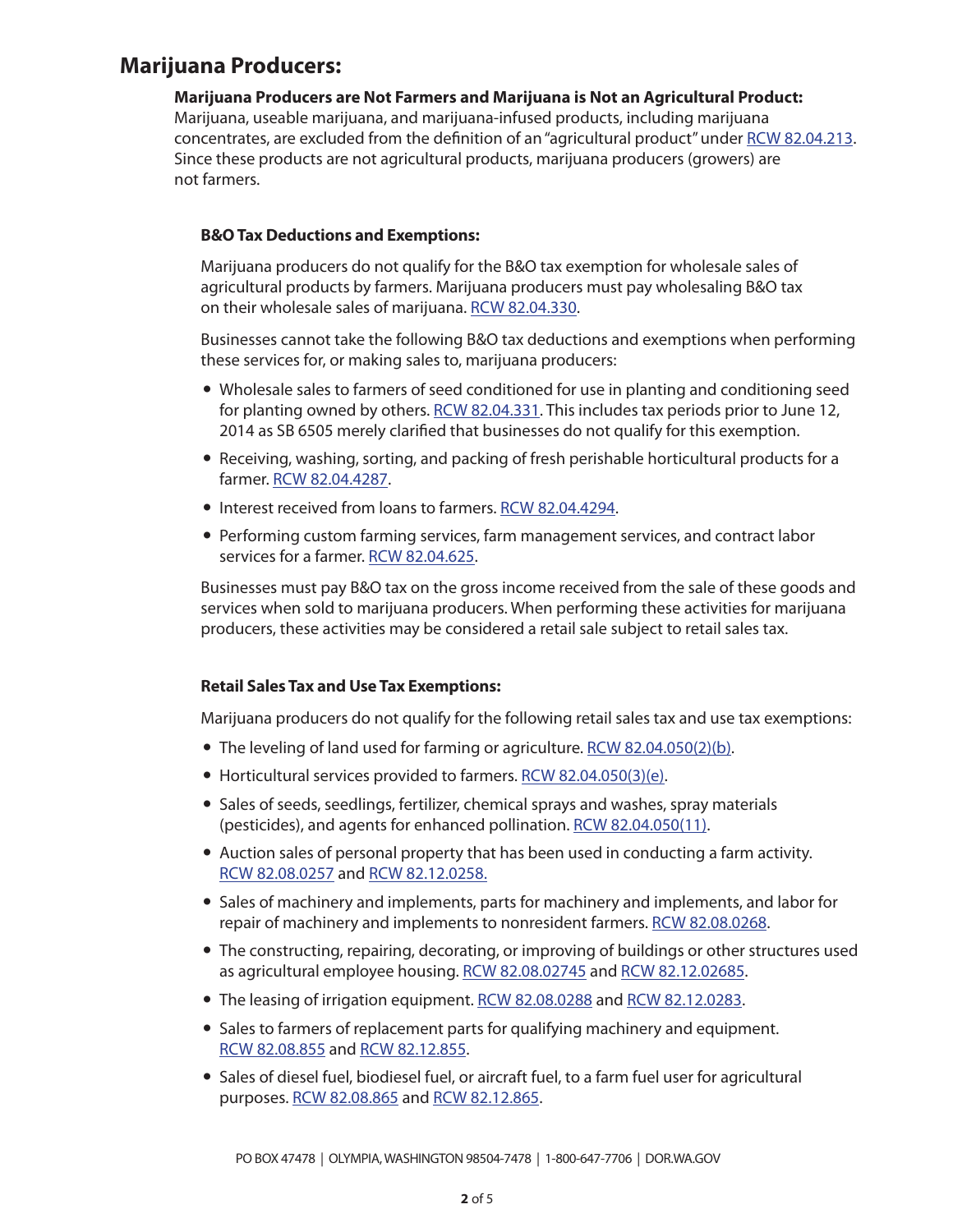Marijuana producers must pay retail sales tax or use tax on their purchases of these goods and services.

Businesses that pack marijuana do not qualify for the sales tax exemption on purchases of materials and supplies directly used in the packing of fresh perishable horticultural products. Businesses must pay retail sales tax or use tax on materials and supplies directly used in the packing of marijuana for marijuana producers. [RCW 82.08.0311](http://apps.leg.wa.gov/rcw/default.aspx?cite=82.08.0311) and [RCW 82.12.0311](http://apps.leg.wa.gov/rcw/default.aspx?cite=82.12.0311).

#### **Motor Vehicle Sales and Lease Tax Exemption:**

Marijuana producers must pay retail sales tax plus this additional 0.3% motor vehicle sales and lease tax on all purchases and leases of motor vehicles. While sales of farm tractors and farm vehicles are exempt from the additional 0.3% motor vehicle sales and lease tax, marijuana producers do not qualify for this exemption. [RCW 82.08.020\(4\)](http://apps.leg.wa.gov/rcw/default.aspx?cite=82.08.020).

#### **Public Utility Tax (PUT) Deduction and Exemption:**

Businesses that sell services to marijuana producers cannot take the following PUT deduction and exemption when provided to marijuana producers:

- The deduction from gross income received from the distribution of water through an irrigation system. [RCW 82.16.050\(7\).](http://apps.leg.wa.gov/rcw/default.aspx?cite=82.16.050)
- The exemption for gross income received from hauling agricultural products or farm machinery or equipment for a farmer or for a person performing custom farming services. [RCW 82.16.300](http://apps.leg.wa.gov/rcw/default.aspx?cite=82.16.300).

Businesses must pay PUT on the gross income received from providing these services to marijuana producers.

#### **Leasehold Excise Tax (LET) Credit on Product Leases:**

Property used in the production of marijuana does not qualify for the LET credit on a product lease as this property is excluded from the definition of a "product lease." [RCW 82.29A.120](http://apps.leg.wa.gov/rcw/default.aspx?cite=82.29A.120) and [RCW](http://apps.leg.wa.gov/rcw/default.aspx?cite=82.29A.020)  [82.29A.020\(3\).](http://apps.leg.wa.gov/rcw/default.aspx?cite=82.29A.020)

### **Marijuana Processors:**

#### **Manufacturers' Machinery and Equipment Sales and Use Tax (M&E) Exemption:**

Marijuana processors must pay retail sales tax or use tax on all purchases of machinery and equipment used in the manufacturing, research and development, or testing of marijuana, useable marijuana, or marijuana-infused products, including marijuana concentrates. Marijuana businesses that perform these activities are not eligible for the M&E exemption. [RCW 82.08.02565](http://apps.leg.wa.gov/rcw/default.aspx?cite=82.08.02565) and [RCW 82.12.02565](http://apps.leg.wa.gov/rcw/default.aspx?cite=82.12.02565).

#### **Marijuana, Useable Marijuana, and Marijuana-Infused Products, Including Marijuana Concentrates are not Fresh Fruits or Vegetables or Dairy Products:**

Marijuana, useable marijuana, and marijuana-infused products, including marijuana concentrates, are not fresh fruits or vegetables or dairy products for purposes of the B&O tax. This means marijuana processors do not qualify for the B&O tax exemptions or preferential rates for businesses that process fresh fruits or vegetables or dairy products. [RCW 82.04.260](http://apps.leg.wa.gov/rcw/default.aspx?cite=82.04.260), [RCW 82.04.4266,](http://apps.leg.wa.gov/rcw/default.aspx?cite=82.04.4266) and [RCW 82.04.4268.](http://apps.leg.wa.gov/rcw/default.aspx?cite=82.04.4268)

This includes tax periods prior to June 12, 2014 as SB 6505 merely clarified that marijuana, useable marijuana, and marijuana-infused products, including marijuana concentrates, are not fresh fruits or vegetables or dairy products.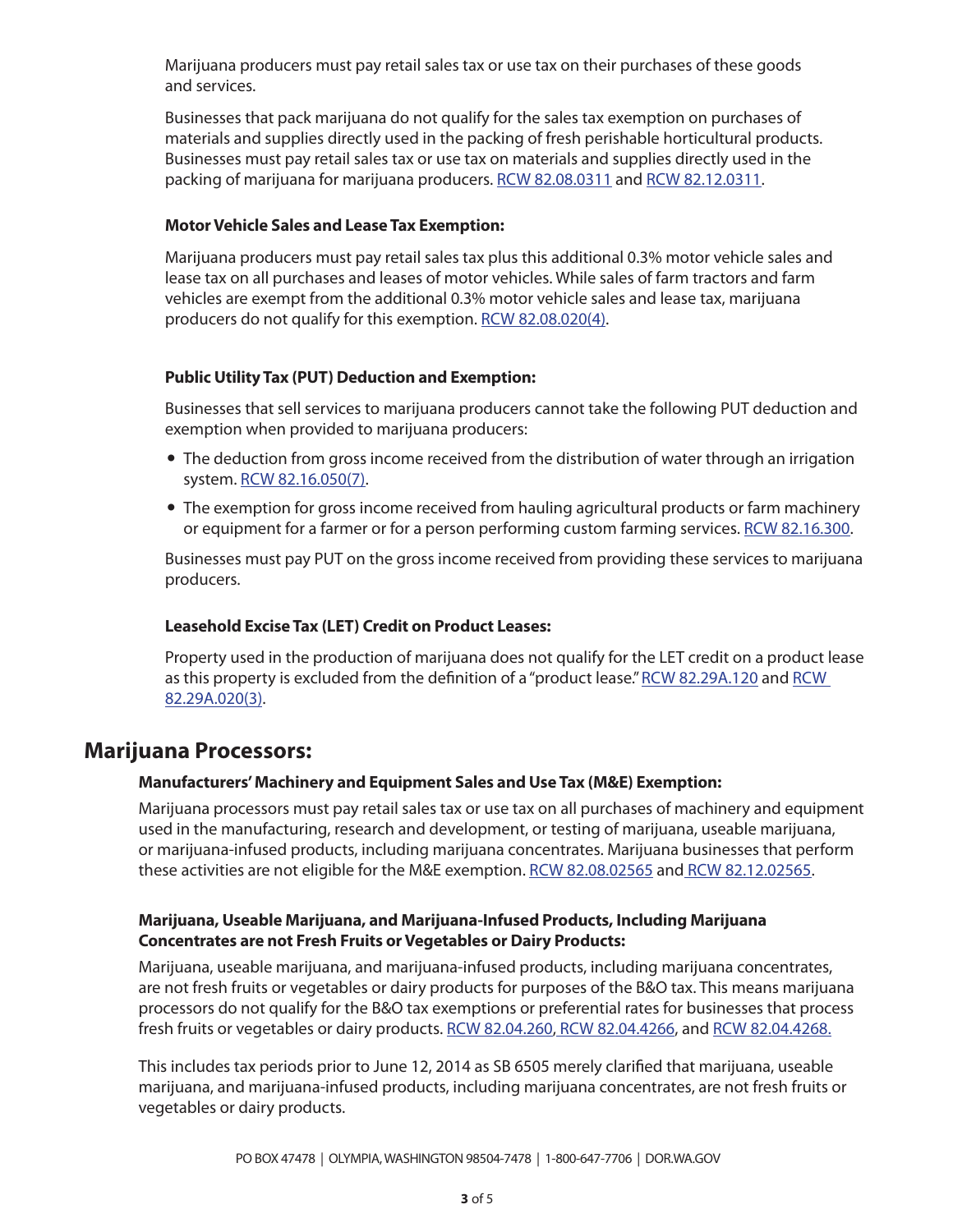## **Marijuana Retailers:**

#### **Marijuana Retailers Must Collect Retail Sales Tax on All Sales of Marijuana:**

Marijuana retailers must collect and remit retail sales tax on sales of useable marijuana, and marijuanainfused products, and marijuana concentrates to consumers.

#### **Marijuana is not a Prescription Drug:**

Whether sold for recreational or medical purposes, sales of marijuana, useable marijuana, and marijuana-infused products, including marijuana concentrates are not prescription drugs since they cannot be legally prescribed. Therefore, these products do not qualify for the sales and use tax exemption for prescription drugs. [RCW 82.08.0281](http://apps.leg.wa.gov/rcw/default.aspx?cite=82.08.0281) and [RCW 82.12.0275](http://apps.leg.wa.gov/rcw/default.aspx?cite=82.12.0275).

This includes sales prior to June 12, 2014, as SB 6505 merely clarified that marijuana, useable marijuana, and marijuana-infused products, including marijuana concentrates, are not drugs for purposes of this exemption. (See our Special Notice - Sales of Medical Cannabis Remain Subject to [Sales Tax.](http://dor.wa.gov/Docs/Pubs/SpecialNotices/2011/sn_11_Cannabis.pdf))

#### **Marijuana is not a Food or Food Ingredient:**

Marijuana, useable marijuana, and marijuana-infused products, including marijuana concentrates, are not food or food ingredients for purposes of retail sales tax and use tax. Therefore, these products do not qualify for the sales and use tax exemption for food and food ingredients. [RCW 82.08.0293](http://apps.leg.wa.gov/rcw/default.aspx?cite=82.08.0293) and [RCW 82.12.0293](http://apps.leg.wa.gov/rcw/default.aspx?cite=82.12.0293).

This includes sales prior to June 12, 2014, as SB 6505 merely clarified that marijuana, useable marijuana, and marijuana-infused products, including marijuana concentrates, are not food or food ingredients for purposes of this exemption.

#### **Nonresidents Must Pay Retail Sales Tax on Purchases of Marijuana:**

Marijuana sales to nonresidents are subject to retail sales tax. Sales of marijuana, useable marijuana, and marijuana-infused products, including marijuana concentrates, are excluded from the limited nonresident sales tax exemption. [RCW 82.08.0273.](http://apps.leg.wa.gov/rcw/default.aspx?cite=82.08.0273)

This includes sales prior to June 12, 2014, as SB 6505 merely clarified that marijuana, useable marijuana, and marijuana-infused products, including marijuana concentrates, are excluded from this limited exemption since these products cannot be legally transported outside of this state.

### **Warehouses and Distribution Centers:**

#### **Marijuana is not a "Finished Good" for Purposes of the Warehouse Remittance Incentive:**

Marijuana, useable marijuana, and marijuana-infused products, including marijuana concentrates, are excluded from the definition of a finished good for purposes of determining if a business would qualify for the warehouse tax remittance incentive. [RCW 82.08.820.](http://apps.leg.wa.gov/rcw/default.aspx?cite=82.08.820)

### **Industrial Hemp:**

#### **Industrial Hemp Can Qualify for Tax Exemptions or Deductions:**

The production, processing, and sale of industrial hemp (with a THC concentration of 0.3% or less on a dry weight basis) remain eligible for tax exemptions and deductions provided industrial hemp is not defined as marijuana under [RCW 69.50.101.](http://apps.leg.wa.gov/rcw/default.aspx?cite=69.50.101)